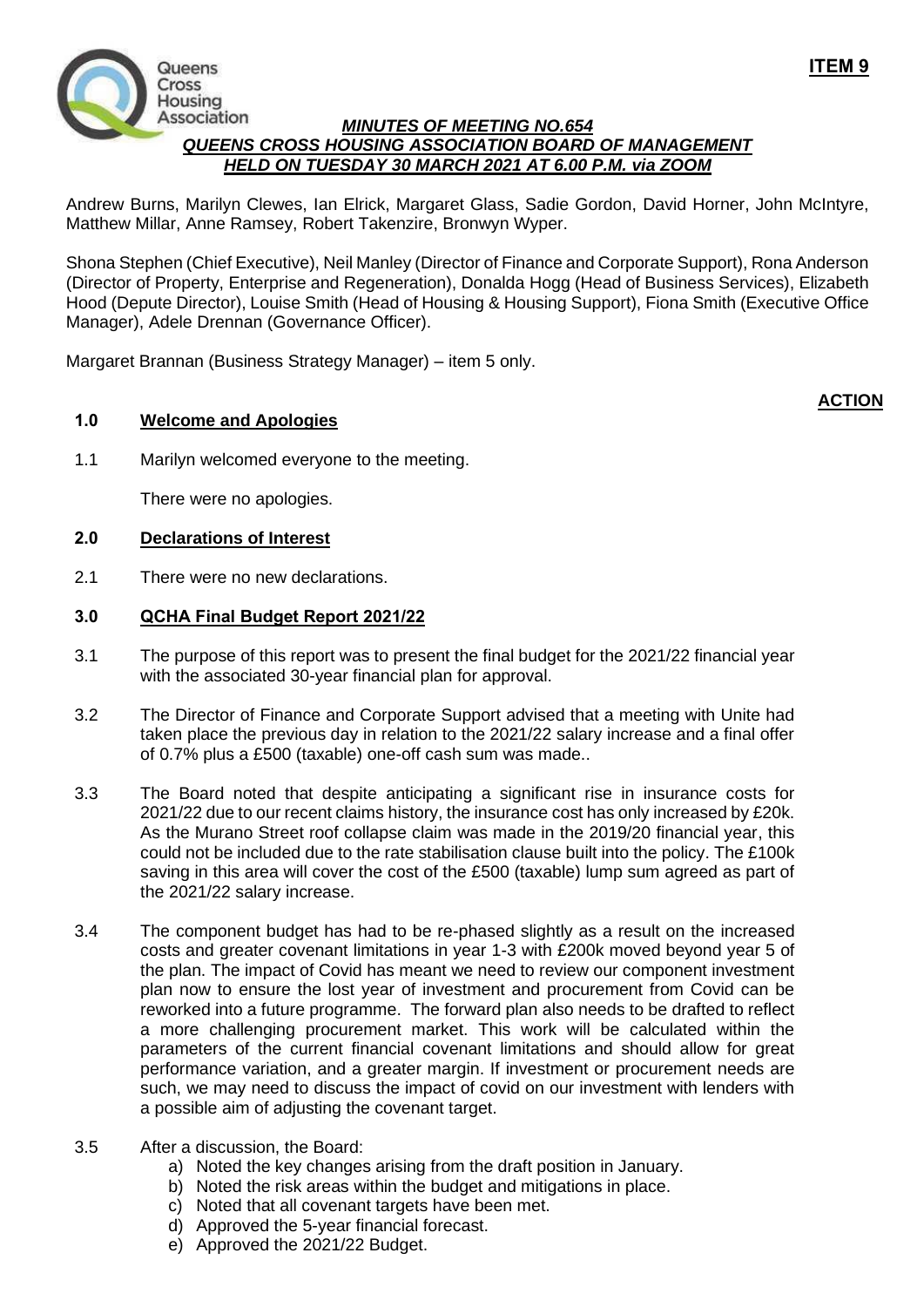# **4.0 KPI's for 2021/22**

- 4.1 The purpose of this report was to present the 2021/22 KPI's to the Board for approval.
- 4.2 Overall, identified KPIs and targets for 2021/22 remain similar to the previous year, although there has been a reduction from 21 KPIs in 20/21 to 19 KPIs in 21/22 as the following were changed from KPI's to PI's:
	- **BST1: FOI requests responded to within timescale**. This will be included in our quarterly operational reporting to the Leadership Team.
	- **INV3: Defects at Completion.** Whilst recognising the importance of monitoring this, it was agreed that this should be reported quarterly as part of the Investment Monitoring Report.
- 4.3 A discussion took place in relation to the target set for tenant satisfaction with the repairs service (MT5). This is currently set at 95%, however as we haven't achieved this target for a number of years, the Board considered reducing this to 92% to make this more realistic and achievable for staff. A 92% target was still considered to be very high and one that would motivate and incentivise the team to achieve this target.
- 4.4 The Board:
	- a) Agreed to reduce the MT5 KPI from 95% to 92%
	- b) Approved the KPI's for 2021/22.

#### **5.0 Equality, Diversity & Inclusion Report**

- 5.1 The purpose of this report and presentation was to outline the Association's approach to developing and new 2021 – 2025 Equality, Diversity and Inclusion Strategy and agree a Board EDI Champion.
- 5.2 The Business Strategy Manager advised that whilst the Association must meet its legislative and regulatory responsibilities, our ambition is to be an outstanding contributor to EDI in the housing sector and beyond. Our aim is to deliver diverse and accessible activities, expand our excellent rated wellbeing service, tackle social isolation, take a local democracy approach, and increase diversity across staff and volunteer roles.
- 5.3 The Board noted our current accreditations and memberships which reflects where we are at the moment and outlined what actions we will take to develop our EDI Strategy including the implementation of an internal EDI Working Group.
- 5.4 The Board were then invited to participate in small breakout groups to discuss and provide their feedback on progress made to date.
- 5.5 Feedback from discussion groups included:
	- Ensuring that we are making the most out of our existing resources and relevant memberships.
	- Having the right communication strategies in place which demonstrates our commitment to EDI.
	- Ensuring that our existing policies provide a strong backbone for the organisation.
	- The need to imbed EDI into the day-to-day job and ensuring that this isn't simply a box ticking exercise.
	- Consider how we define success and how this will be monitored and reported.
	- Making a commitment to recruitment in order to attract a more diverse workforce.
	- The need to invest in making homes more accessible.
	- Ensuring that the proposed Board Champion role becomes a reality.

**Rona**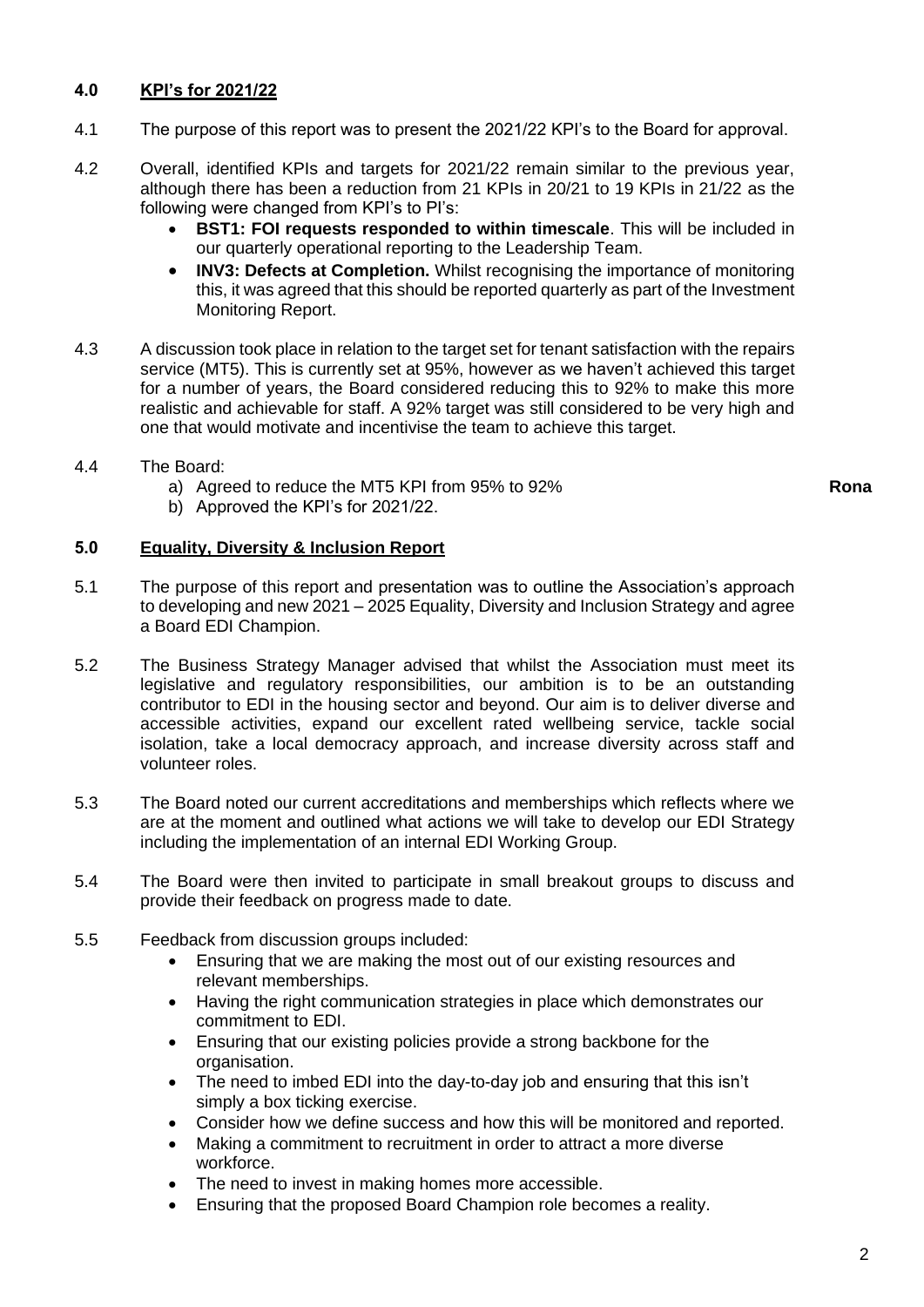- 5.6 The Chief Executive thanked the Board for their feedback and agreed to consider these points before reporting back to the Board. **Shona**
- 5.7 The Board discussed the proposal of appointing a Board Champion and noted that there is still work required to define the role. There is also a need to demonstrate that EDI is important to the Association and, as Shona Stephen, Chief Executive and Poverty and Inequality Commissioner, is the EDI Champion for the Executive Team, it was agreed that it would be appropriate for the Chair to become the EDI Champion for the Board. As it will take some time to develop the role, and with our current Chair retiring from the Board in 2021, it was agreed that Andrew Burns, Vice Chair, would take on the role of EDI Champion until our new Chair is formally appointed at the AGM in September.

#### **6.0 SHR Covid-19 Monthly Return**

6.1 The Chief Executive presented the Covid-19 monthly return for February 2021 for information and confirmed her intention to provide the Board with a further report in April summarising the impact of the last year on the Association. This will also include the end of year report from SHR and allow the Board to do a comparison on information gathered from other RSL's.

#### **7.0 Tenancy Sustainment Strategy**

- 7.1 The Director of Neighbourhood Services advised that following the reshaping of housing teams to incorporate a Tenancy Sustainment Team, a strategy had been drawn up in 2020 as part of the new Business Plan. The strategy and action plan was drafted and circulated to the Board for comments/feedback in December and the updated Strategy was uploaded to the Board Portal prior to this meeting.
- 7.2 The Board:
	- a) Approved the Tenancy Sustainment Strategy
	- b) Agreed that a progress report should be brought back to the Board in 2023. **Louise**

# **8.0 Rent Arrears Policy**

- 8.1 The Depute Director advised that the Rent Arrears Policy was due for its 3-year review. This had been reviewed in line with good practice and only some minor changes had been made to the wording. A copy of the Policy was made available to Board Members via the portal in advance of the meeting. Focus remains on prevention and early intervention to support tenants and reduce arrears which appears to be working well as our performance has improved over the last 12 months.
- 8.2 The Board approved the reviewed Rent Arrears Policy.

# **9.0 2020 Rule Change**

- 9.1 The purpose of this report was for the Board to consider and agree whether to instruct lawyers to prepare a report outlining the benefits and risks attached to each proposed Rule change, allowing time for discussion and agreement before calling a Special General Meeting.
- 8.2 At a meeting on 31 August 2020 the Board agreed not to hold an SGM to adopt the 2020 model rules until Spring 2021 (19 April was subsequently agreed as a provisional date), by which time we had hoped the restrictions would permit us to hold a physical meeting and allow the Board take time to consider further amendments to the Rules in addition to the standard amendments. Unfortunately, due to tighter restrictions being put in place it had not been possible to arrange a physical SGM for 19 April, not had it been possible to hold a physical meeting of the Board to allow members to fully consider and discuss any additional amendments.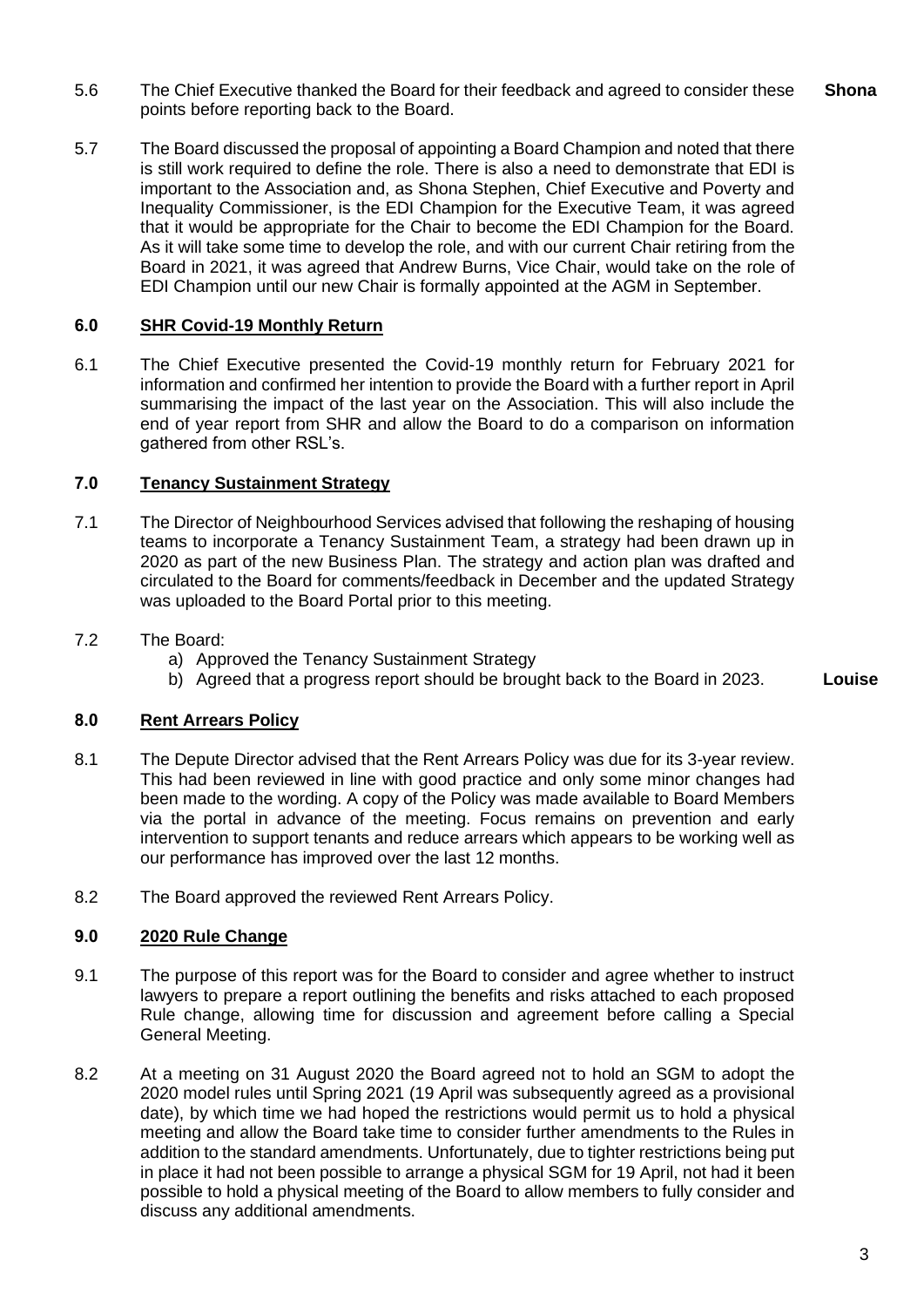- 8.3 If the Corporate Insolvency and Governance Act 2020 is not extended then we will be unable to hold a virtual or blended SGM / AGM and would technically be in breach of our constitution. SHR have confirmed that they will take the impact of the virus into account for Association's who are unable to hold an AGM.
- 8.4 The Board considered the information provided and noted that the intention is not to hold the SGM immediately prior to the AGM in 2021 for reasons which were set out at section 2.3 of the report.
- 8.5 The Executive Office Manager advised that as restrictions ease and given that the expectation from SHR is that the 2020 rules should be adopted as soon as practical but ideally no later than the end of 2021, we now plan on holding a physical SGM by no later than 13 September and members would be encouraged to make use of proxy votes to allow them to participate. This would also limit the number of attendees at the meeting in line with relevant Government guidance.
- 8.6 Following a discussion, the Board:
	- a) Agreed to instruct our lawyers to begin work on new rules in preparation for an SGM which can be held as soon as the SG guidance allows but hopefully no later than immediately prior to the AGM on Monday 13 September.
	- b) Agreed to defer consideration of any additional amendments to 2022 when the board will hopefully have the opportunity to discuss these and any other amendments at a physical meeting.

# **10.0 Health and Safety**

This is an opportunity to report on safety performance, funding requirements, safety failures and any other H&S related issues, to allow the board to give all such issues due consideration. The Director of Property, Enterprise and Regeneration provided the Board with a verbal update on two outstanding health and safety matters.

#### **11.0 New Membership Applications**

11.1 Two new Membership Applications were considered by the Board. Eligibility had been checked and both tenants were interested in joining the Board / CIG's which will be followed up by the Governance Officer. **Adele**

The Board approved the Membership Applications.

### **12.0 Minute of Meeting No. 653**

12.1 The Minutes of meeting no. 653 which took place on 23 February 2021 were agreed as an accurate account, proposed by Anne Ramsey and seconded by Andrew Burns.

# **13.0 Action Tracker**

- 13.1 The Board agreed to remove action AT: 2020 /2021: 02 as this will be reviewed when the SFHA membership is due for renewal in January 2022.
- 13.2 One new item (AT: 2020 / 2021: 03) was added to the tracker. **Rona**

# **14.0 A.O.B**

14.1 The Board Representative on the Young People's Panel advised that the Panel is expected to hold its first meeting in the coming weeks and will provide the Board with an update at the April Board Meeting or Planning Day in June.